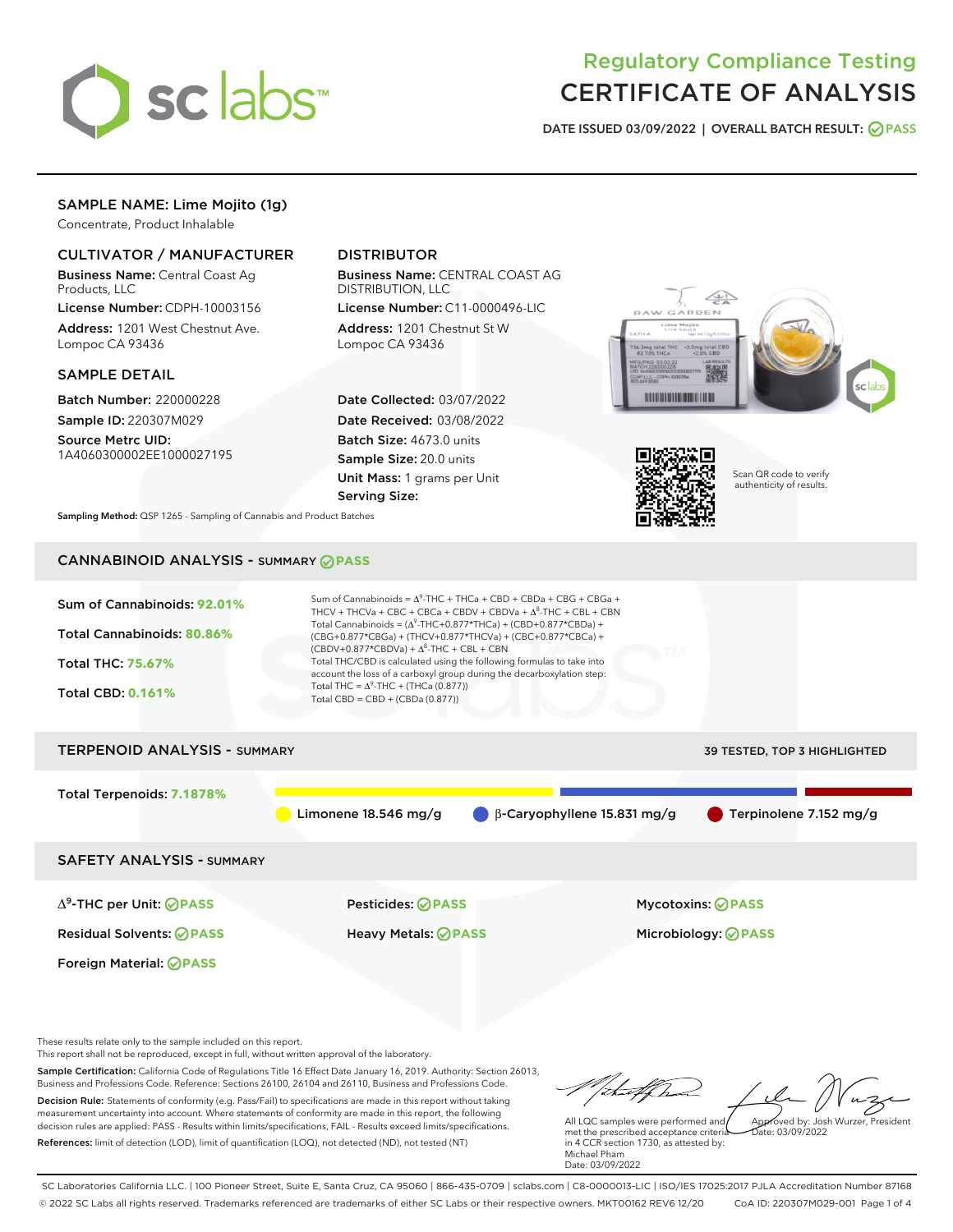



LIME MOJITO (1G) | DATE ISSUED 03/09/2022 | OVERALL BATCH RESULT: @ PASS

#### CANNABINOID TEST RESULTS - 03/08/2022 2 PASS

Tested by high-performance liquid chromatography with diode-array detection (HPLC-DAD). **Method:** QSP 1157 - Analysis of Cannabinoids by HPLC-DAD

#### TOTAL CANNABINOIDS: **80.86%**

Total Cannabinoids (Total THC) + (Total CBD) + (Total CBG) + (Total THCV) + (Total CBC) +  $(Total CBDV) +  $\Delta^8$ -THC + CBL + CBN$ 

TOTAL THC: **75.67%** Total THC (Δ<sup>9</sup>-THC+0.877\*THCa)

TOTAL CBD: **0.161%**

Total CBD (CBD+0.877\*CBDa)

TOTAL CBG: 3.93% Total CBG (CBG+0.877\*CBGa)

TOTAL THCV: 0.61% Total THCV (THCV+0.877\*THCVa)

TOTAL CBC: 0.485% Total CBC (CBC+0.877\*CBCa)

TOTAL CBDV: ND Total CBDV (CBDV+0.877\*CBDVa)

| <b>COMPOUND</b>  | LOD/LOQ<br>(mg/g)          | <b>MEASUREMENT</b><br><b>UNCERTAINTY</b><br>(mg/g) | <b>RESULT</b><br>(mg/g) | <b>RESULT</b><br>(%) |
|------------------|----------------------------|----------------------------------------------------|-------------------------|----------------------|
| <b>THCa</b>      | 0.05/0.14                  | ±16.996                                            | 849.78                  | 84.978               |
| <b>CBGa</b>      | 0.1/0.2                    | ±1.73                                              | 42.7                    | 4.27                 |
| $\Lambda^9$ -THC | 0.06 / 0.26                | ±0.307                                             | 11.44                   | 1.144                |
| <b>THCVa</b>     | 0.07/0.20                  | ±0.258                                             | 6.96                    | 0.696                |
| <b>CBCa</b>      | 0.07/0.28                  | ±0.211                                             | 5.53                    | 0.553                |
| <b>CBG</b>       | 0.06/0.19                  | ±0.057                                             | 1.85                    | 0.185                |
| <b>CBDa</b>      | 0.02/0.19                  | ±0.042                                             | 1.84                    | 0.184                |
| $\Lambda^8$ -THC | 0.1 / 0.4                  | N/A                                                | <b>ND</b>               | <b>ND</b>            |
| <b>THCV</b>      | 0.1 / 0.2                  | N/A                                                | <b>ND</b>               | <b>ND</b>            |
| <b>CBD</b>       | 0.07/0.29                  | N/A                                                | <b>ND</b>               | <b>ND</b>            |
| <b>CBDV</b>      | 0.04 / 0.15                | N/A                                                | <b>ND</b>               | <b>ND</b>            |
| <b>CBDVa</b>     | 0.03 / 0.53                | N/A                                                | <b>ND</b>               | <b>ND</b>            |
| <b>CBL</b>       | 0.06 / 0.24                | N/A                                                | <b>ND</b>               | <b>ND</b>            |
| <b>CBN</b>       | 0.1/0.3                    | N/A                                                | <b>ND</b>               | <b>ND</b>            |
| <b>CBC</b>       | 0.2 / 0.5                  | N/A                                                | <b>ND</b>               | <b>ND</b>            |
|                  | <b>SUM OF CANNABINOIDS</b> |                                                    | 920.1 mg/g              | 92.01%               |

#### **UNIT MASS: 1 grams per Unit**

| $\Delta^9$ -THC per Unit               | 1100 per-package limit | 11.44 mg/unit  | <b>PASS</b> |
|----------------------------------------|------------------------|----------------|-------------|
| <b>Total THC per Unit</b>              |                        | 756.70 mg/unit |             |
| <b>CBD per Unit</b>                    |                        | <b>ND</b>      |             |
| <b>Total CBD per Unit</b>              |                        | $1.61$ mg/unit |             |
| <b>Sum of Cannabinoids</b><br>per Unit |                        | 920.1 mg/unit  |             |
| <b>Total Cannabinoids</b><br>per Unit  |                        | 808.6 mg/unit  |             |

| <b>COMPOUND</b>           | LOD/LOQ<br>(mg/g)    | <b>MEASUREMENT</b><br><b>UNCERTAINTY</b><br>(mg/g) | <b>RESULT</b><br>(mg/g)                         | <b>RESULT</b><br>(%) |
|---------------------------|----------------------|----------------------------------------------------|-------------------------------------------------|----------------------|
| Limonene                  | 0.005 / 0.016        | ±0.2059                                            | 18.546                                          | 1.8546               |
| β-Caryophyllene           | 0.004 / 0.012        | ±0.4385                                            | 15.831                                          | 1.5831               |
| Terpinolene               | 0.008 / 0.026        | ±0.1137                                            | 7.152                                           | 0.7152               |
| Myrcene                   | 0.008 / 0.025        | ±0.0584                                            | 5.838                                           | 0.5838               |
| $\alpha$ -Humulene        | 0.009 / 0.029        | ±0.1210                                            | 4.841                                           | 0.4841               |
| Guaiol                    | <i>0.009 / 0.030</i> | ±0.1262                                            | 3.439                                           | 0.3439               |
| β-Pinene                  | 0.004 / 0.014        | ±0.0215                                            | 2.415                                           | 0.2415               |
| Linalool                  | 0.009 / 0.032        | ±0.0699                                            | 2.360                                           | 0.2360               |
| trans- $\beta$ -Farnesene | 0.008 / 0.025        | ±0.0571                                            | 2.068                                           | 0.2068               |
| Fenchol                   | 0.010 / 0.034        | ±0.0483                                            | 1.604                                           | 0.1604               |
| <b>Terpineol</b>          | 0.009 / 0.031        | ±0.0765                                            | 1.600                                           | 0.1600               |
| $\alpha$ -Bisabolol       | 0.008 / 0.026        | ±0.0522                                            | 1.258                                           | 0.1258               |
| $\alpha$ -Pinene          | 0.005 / 0.017        | ±0.0080                                            | 1.200                                           | 0.1200               |
| Nerolidol                 | 0.006 / 0.019        | ±0.0480                                            | 0.980                                           | 0.0980               |
| Caryophyllene<br>Oxide    | 0.010 / 0.033        | ±0.0173                                            | 0.482                                           | 0.0482               |
| Borneol                   | 0.005 / 0.016        | ±0.0132                                            | 0.403                                           | 0.0403               |
| $\alpha$ -Phellandrene    | 0.006 / 0.020        | ±0.0032                                            | 0.302                                           | 0.0302               |
| Camphene                  | 0.005 / 0.015        | ±0.0025                                            | 0.280                                           | 0.0280               |
| Geraniol                  | 0.002 / 0.007        | ±0.0082                                            | 0.240                                           | 0.0240               |
| $\Delta^3$ -Carene        | 0.005 / 0.018        | ±0.0026                                            | 0.230                                           | 0.0230               |
| $\alpha$ -Terpinene       | 0.005 / 0.017        | ±0.0024                                            | 0.208                                           | 0.0208               |
| β-Ocimene                 | 0.006 / 0.020        | ±0.0039                                            | 0.157                                           | 0.0157               |
| Fenchone                  | 0.009 / 0.028        | ±0.0027                                            | 0.119                                           | 0.0119               |
| $\gamma$ -Terpinene       | 0.006 / 0.018        | ±0.0015                                            | 0.114                                           | 0.0114               |
| Cedrol                    | 0.008 / 0.027        | ±0.0029                                            | 0.072                                           | 0.0072               |
| Sabinene Hydrate          | 0.006 / 0.022        | ±0.0012                                            | 0.039                                           | 0.0039               |
| Sabinene                  | 0.004 / 0.014        | ±0.0003                                            | 0.029                                           | 0.0029               |
| <b>Geranyl Acetate</b>    | 0.004 / 0.014        | ±0.0007                                            | 0.021                                           | 0.0021               |
| Nerol                     | 0.003 / 0.011        | ±0.0007                                            | 0.020                                           | 0.0020               |
| p-Cymene                  | 0.005 / 0.016        | ±0.0004                                            | 0.018                                           | 0.0018               |
| Citronellol               | 0.003 / 0.010        | ±0.0005                                            | 0.012                                           | 0.0012               |
| Eucalyptol                | 0.006 / 0.018        | N/A                                                | <loq< th=""><th><loq< th=""></loq<></th></loq<> | <loq< th=""></loq<>  |
| Isopulegol                | 0.005 / 0.016        | N/A                                                | <b>ND</b>                                       | ND                   |
| Camphor                   | 0.006 / 0.019        | N/A                                                | <b>ND</b>                                       | ND                   |
| Isoborneol                | 0.004 / 0.012        | N/A                                                | <b>ND</b>                                       | ND                   |
| Menthol                   | 0.008 / 0.025        | N/A                                                | ND                                              | ND                   |
| Pulegone                  | 0.003 / 0.011        | N/A                                                | ND                                              | ND                   |
| $\alpha$ -Cedrene         | 0.005 / 0.016        | N/A                                                | <b>ND</b>                                       | ND                   |

Valencene 0.009 / 0.030 N/A ND ND TOTAL TERPENOIDS 71.878 mg/g 7.1878%

SC Laboratories California LLC. | 100 Pioneer Street, Suite E, Santa Cruz, CA 95060 | 866-435-0709 | sclabs.com | C8-0000013-LIC | ISO/IES 17025:2017 PJLA Accreditation Number 87168 © 2022 SC Labs all rights reserved. Trademarks referenced are trademarks of either SC Labs or their respective owners. MKT00162 REV6 12/20 CoA ID: 220307M029-001 Page 2 of 4

### TERPENOID TEST RESULTS - 03/09/2022

Terpene analysis utilizing gas chromatography-flame ionization detection (GC-FID). **Method:** QSP 1192 - Analysis of Terpenoids by GC-FID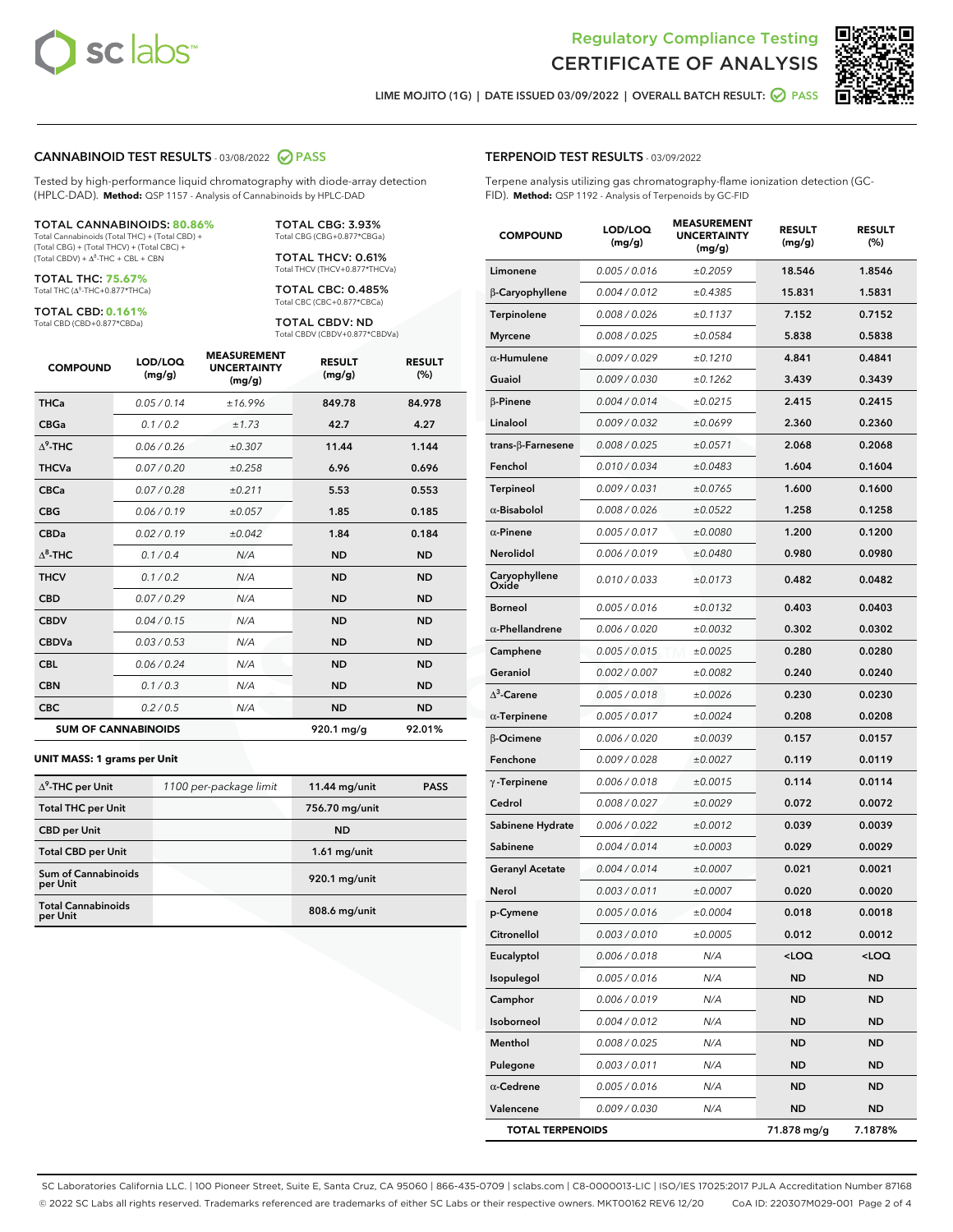



LIME MOJITO (1G) | DATE ISSUED 03/09/2022 | OVERALL BATCH RESULT: ● PASS

## CATEGORY 1 PESTICIDE TEST RESULTS - 03/09/2022 2 PASS

Pesticide and plant growth regulator analysis utilizing high-performance liquid chromatography-mass spectrometry (HPLC-MS) or gas chromatography-mass spectrometry (GC-MS). \*GC-MS utilized where indicated. **Method:** QSP 1212 - Analysis of Pesticides and Mycotoxins by LC-MS or QSP 1213 - Analysis of Pesticides by GC-MS

| 0.03 / 0.08<br>Aldicarb<br>$\ge$ LOD<br><b>ND</b><br><b>PASS</b><br>N/A<br>Carbofuran<br>0.02 / 0.05<br>$\ge$ LOD<br>N/A<br><b>ND</b><br><b>PASS</b><br>Chlordane*<br>0.03 / 0.08<br>N/A<br><b>ND</b><br><b>PASS</b><br>$\ge$ LOD<br>Chlorfenapyr*<br>0.03/0.10<br>N/A<br><b>ND</b><br><b>PASS</b><br>$\ge$ LOD<br>0.02/0.06<br>$>$ LOD<br>N/A<br><b>ND</b><br><b>PASS</b><br>Chlorpyrifos<br>Coumaphos<br>0.02 / 0.07<br>$\ge$ LOD<br>N/A<br><b>ND</b><br><b>PASS</b><br>Daminozide<br>0.02 / 0.07<br>$\ge$ LOD<br>N/A<br><b>ND</b><br><b>PASS</b><br><b>Dichlorvos</b><br>0.03/0.09<br>$\ge$ LOD<br>N/A<br><b>ND</b><br><b>PASS</b><br>(DDVP)<br><b>Dimethoate</b><br>0.03/0.08<br>N/A<br><b>ND</b><br><b>PASS</b><br>$\ge$ LOD<br>0.03/0.10<br><b>ND</b><br><b>PASS</b><br>Ethoprophos<br>$\ge$ LOD<br>N/A<br>0.02 / 0.06<br><b>PASS</b><br>Etofenprox<br>$\ge$ LOD<br>N/A<br><b>ND</b><br>0.03/0.08<br>N/A<br><b>ND</b><br><b>PASS</b><br>Fenoxycarb<br>$>$ LOD<br>0.03/0.08<br><b>ND</b><br>Fipronil<br>$\ge$ LOD<br>N/A<br><b>PASS</b><br>Imazalil<br>0.02 / 0.06<br>N/A<br><b>ND</b><br>$\ge$ LOD<br><b>PASS</b><br><b>Methiocarb</b><br>0.02 / 0.07<br>$\ge$ LOD<br>N/A<br><b>ND</b><br><b>PASS</b><br>N/A<br><b>ND</b><br><b>PASS</b><br>Parathion-methyl<br>0.03/0.10<br>$\ge$ LOD<br>0.03/0.09<br>N/A<br><b>PASS</b><br>$\ge$ LOD<br><b>ND</b><br><b>Mevinphos</b><br>Paclobutrazol<br>0.02 / 0.05<br>N/A<br><b>ND</b><br><b>PASS</b><br>$\ge$ LOD<br>0.03/0.09<br>N/A<br><b>ND</b><br>$\ge$ LOD<br><b>PASS</b><br>Propoxur<br>0.03 / 0.08<br>N/A<br><b>ND</b><br><b>PASS</b><br>Spiroxamine<br>$>$ LOD<br>0.03/0.10<br><b>ND</b><br><b>PASS</b><br>Thiacloprid<br>$\ge$ LOD<br>N/A | <b>COMPOUND</b> | LOD/LOQ<br>$(\mu g/g)$ | <b>ACTION</b><br><b>LIMIT</b><br>$(\mu g/g)$ | <b>MEASUREMENT</b><br><b>UNCERTAINTY</b><br>$(\mu g/g)$ | <b>RESULT</b><br>$(\mu g/g)$ | <b>RESULT</b> |
|------------------------------------------------------------------------------------------------------------------------------------------------------------------------------------------------------------------------------------------------------------------------------------------------------------------------------------------------------------------------------------------------------------------------------------------------------------------------------------------------------------------------------------------------------------------------------------------------------------------------------------------------------------------------------------------------------------------------------------------------------------------------------------------------------------------------------------------------------------------------------------------------------------------------------------------------------------------------------------------------------------------------------------------------------------------------------------------------------------------------------------------------------------------------------------------------------------------------------------------------------------------------------------------------------------------------------------------------------------------------------------------------------------------------------------------------------------------------------------------------------------------------------------------------------------------------------------------------------------------------------------------------------------------------------------------------|-----------------|------------------------|----------------------------------------------|---------------------------------------------------------|------------------------------|---------------|
|                                                                                                                                                                                                                                                                                                                                                                                                                                                                                                                                                                                                                                                                                                                                                                                                                                                                                                                                                                                                                                                                                                                                                                                                                                                                                                                                                                                                                                                                                                                                                                                                                                                                                                |                 |                        |                                              |                                                         |                              |               |
|                                                                                                                                                                                                                                                                                                                                                                                                                                                                                                                                                                                                                                                                                                                                                                                                                                                                                                                                                                                                                                                                                                                                                                                                                                                                                                                                                                                                                                                                                                                                                                                                                                                                                                |                 |                        |                                              |                                                         |                              |               |
|                                                                                                                                                                                                                                                                                                                                                                                                                                                                                                                                                                                                                                                                                                                                                                                                                                                                                                                                                                                                                                                                                                                                                                                                                                                                                                                                                                                                                                                                                                                                                                                                                                                                                                |                 |                        |                                              |                                                         |                              |               |
|                                                                                                                                                                                                                                                                                                                                                                                                                                                                                                                                                                                                                                                                                                                                                                                                                                                                                                                                                                                                                                                                                                                                                                                                                                                                                                                                                                                                                                                                                                                                                                                                                                                                                                |                 |                        |                                              |                                                         |                              |               |
|                                                                                                                                                                                                                                                                                                                                                                                                                                                                                                                                                                                                                                                                                                                                                                                                                                                                                                                                                                                                                                                                                                                                                                                                                                                                                                                                                                                                                                                                                                                                                                                                                                                                                                |                 |                        |                                              |                                                         |                              |               |
|                                                                                                                                                                                                                                                                                                                                                                                                                                                                                                                                                                                                                                                                                                                                                                                                                                                                                                                                                                                                                                                                                                                                                                                                                                                                                                                                                                                                                                                                                                                                                                                                                                                                                                |                 |                        |                                              |                                                         |                              |               |
|                                                                                                                                                                                                                                                                                                                                                                                                                                                                                                                                                                                                                                                                                                                                                                                                                                                                                                                                                                                                                                                                                                                                                                                                                                                                                                                                                                                                                                                                                                                                                                                                                                                                                                |                 |                        |                                              |                                                         |                              |               |
|                                                                                                                                                                                                                                                                                                                                                                                                                                                                                                                                                                                                                                                                                                                                                                                                                                                                                                                                                                                                                                                                                                                                                                                                                                                                                                                                                                                                                                                                                                                                                                                                                                                                                                |                 |                        |                                              |                                                         |                              |               |
|                                                                                                                                                                                                                                                                                                                                                                                                                                                                                                                                                                                                                                                                                                                                                                                                                                                                                                                                                                                                                                                                                                                                                                                                                                                                                                                                                                                                                                                                                                                                                                                                                                                                                                |                 |                        |                                              |                                                         |                              |               |
|                                                                                                                                                                                                                                                                                                                                                                                                                                                                                                                                                                                                                                                                                                                                                                                                                                                                                                                                                                                                                                                                                                                                                                                                                                                                                                                                                                                                                                                                                                                                                                                                                                                                                                |                 |                        |                                              |                                                         |                              |               |
|                                                                                                                                                                                                                                                                                                                                                                                                                                                                                                                                                                                                                                                                                                                                                                                                                                                                                                                                                                                                                                                                                                                                                                                                                                                                                                                                                                                                                                                                                                                                                                                                                                                                                                |                 |                        |                                              |                                                         |                              |               |
|                                                                                                                                                                                                                                                                                                                                                                                                                                                                                                                                                                                                                                                                                                                                                                                                                                                                                                                                                                                                                                                                                                                                                                                                                                                                                                                                                                                                                                                                                                                                                                                                                                                                                                |                 |                        |                                              |                                                         |                              |               |
|                                                                                                                                                                                                                                                                                                                                                                                                                                                                                                                                                                                                                                                                                                                                                                                                                                                                                                                                                                                                                                                                                                                                                                                                                                                                                                                                                                                                                                                                                                                                                                                                                                                                                                |                 |                        |                                              |                                                         |                              |               |
|                                                                                                                                                                                                                                                                                                                                                                                                                                                                                                                                                                                                                                                                                                                                                                                                                                                                                                                                                                                                                                                                                                                                                                                                                                                                                                                                                                                                                                                                                                                                                                                                                                                                                                |                 |                        |                                              |                                                         |                              |               |
|                                                                                                                                                                                                                                                                                                                                                                                                                                                                                                                                                                                                                                                                                                                                                                                                                                                                                                                                                                                                                                                                                                                                                                                                                                                                                                                                                                                                                                                                                                                                                                                                                                                                                                |                 |                        |                                              |                                                         |                              |               |
|                                                                                                                                                                                                                                                                                                                                                                                                                                                                                                                                                                                                                                                                                                                                                                                                                                                                                                                                                                                                                                                                                                                                                                                                                                                                                                                                                                                                                                                                                                                                                                                                                                                                                                |                 |                        |                                              |                                                         |                              |               |
|                                                                                                                                                                                                                                                                                                                                                                                                                                                                                                                                                                                                                                                                                                                                                                                                                                                                                                                                                                                                                                                                                                                                                                                                                                                                                                                                                                                                                                                                                                                                                                                                                                                                                                |                 |                        |                                              |                                                         |                              |               |
|                                                                                                                                                                                                                                                                                                                                                                                                                                                                                                                                                                                                                                                                                                                                                                                                                                                                                                                                                                                                                                                                                                                                                                                                                                                                                                                                                                                                                                                                                                                                                                                                                                                                                                |                 |                        |                                              |                                                         |                              |               |
|                                                                                                                                                                                                                                                                                                                                                                                                                                                                                                                                                                                                                                                                                                                                                                                                                                                                                                                                                                                                                                                                                                                                                                                                                                                                                                                                                                                                                                                                                                                                                                                                                                                                                                |                 |                        |                                              |                                                         |                              |               |
|                                                                                                                                                                                                                                                                                                                                                                                                                                                                                                                                                                                                                                                                                                                                                                                                                                                                                                                                                                                                                                                                                                                                                                                                                                                                                                                                                                                                                                                                                                                                                                                                                                                                                                |                 |                        |                                              |                                                         |                              |               |
|                                                                                                                                                                                                                                                                                                                                                                                                                                                                                                                                                                                                                                                                                                                                                                                                                                                                                                                                                                                                                                                                                                                                                                                                                                                                                                                                                                                                                                                                                                                                                                                                                                                                                                |                 |                        |                                              |                                                         |                              |               |

## CATEGORY 2 PESTICIDE TEST RESULTS - 03/09/2022 2 PASS

| <b>COMPOUND</b>          | LOD/LOO<br>$(\mu g/g)$ | <b>ACTION</b><br><b>LIMIT</b><br>(µg/g) | <b>MEASUREMENT</b><br><b>UNCERTAINTY</b><br>$(\mu g/g)$ | <b>RESULT</b><br>$(\mu g/g)$ | <b>RESULT</b> |  |
|--------------------------|------------------------|-----------------------------------------|---------------------------------------------------------|------------------------------|---------------|--|
| Abamectin                | 0.03/0.10              | 0.1                                     | N/A                                                     | <b>ND</b>                    | <b>PASS</b>   |  |
| Acephate                 | 0.02/0.07              | 0.1                                     | N/A                                                     | <b>ND</b>                    | <b>PASS</b>   |  |
| Acequinocyl              | 0.02/0.07              | 0.1                                     | N/A                                                     | <b>ND</b>                    | <b>PASS</b>   |  |
| Acetamiprid              | 0.02/0.05              | 0.1                                     | N/A                                                     | <b>ND</b>                    | <b>PASS</b>   |  |
| Azoxystrobin             | 0.02/0.07              | 0.1                                     | N/A                                                     | <b>ND</b>                    | <b>PASS</b>   |  |
| <b>Bifenazate</b>        | 0.01/0.04              | 0.1                                     | N/A                                                     | <b>ND</b>                    | <b>PASS</b>   |  |
| <b>Bifenthrin</b>        | 0.02/0.05              | 3                                       | N/A                                                     | <b>ND</b>                    | <b>PASS</b>   |  |
| <b>Boscalid</b>          | 0.03/0.09              | 0.1                                     | N/A                                                     | <b>ND</b>                    | <b>PASS</b>   |  |
| Captan                   | 0.19/0.57              | 0.7                                     | N/A                                                     | <b>ND</b>                    | <b>PASS</b>   |  |
| Carbaryl                 | 0.02/0.06              | 0.5                                     | N/A                                                     | <b>ND</b>                    | <b>PASS</b>   |  |
| Chlorantranilip-<br>role | 0.04/0.12              | 10                                      | N/A                                                     | <b>ND</b>                    | <b>PASS</b>   |  |
| Clofentezine             | 0.03/0.09              | 0.1                                     | N/A                                                     | <b>ND</b>                    | <b>PASS</b>   |  |

### CATEGORY 2 PESTICIDE TEST RESULTS - 03/09/2022 continued

| <b>COMPOUND</b>               | LOD/LOQ<br>(µg/g) | <b>ACTION</b><br><b>LIMIT</b><br>(µg/g) | <b>MEASUREMENT</b><br><b>UNCERTAINTY</b><br>$(\mu g/g)$ | <b>RESULT</b><br>(µg/g) | <b>RESULT</b> |
|-------------------------------|-------------------|-----------------------------------------|---------------------------------------------------------|-------------------------|---------------|
| Cyfluthrin                    | 0.12 / 0.38       | $\overline{c}$                          | N/A                                                     | ND                      | <b>PASS</b>   |
| Cypermethrin                  | 0.11 / 0.32       | $\mathcal{I}$                           | N/A                                                     | ND                      | PASS          |
| <b>Diazinon</b>               | 0.02 / 0.05       | 0.1                                     | N/A                                                     | <b>ND</b>               | <b>PASS</b>   |
| Dimethomorph                  | 0.03 / 0.09       | 2                                       | N/A                                                     | ND                      | PASS          |
| Etoxazole                     | 0.02 / 0.06       | 0.1                                     | N/A                                                     | ND                      | PASS          |
| Fenhexamid                    | 0.03 / 0.09       | 0.1                                     | N/A                                                     | <b>ND</b>               | <b>PASS</b>   |
| Fenpyroximate                 | 0.02 / 0.06       | 0.1                                     | N/A                                                     | <b>ND</b>               | <b>PASS</b>   |
| Flonicamid                    | 0.03 / 0.10       | 0.1                                     | N/A                                                     | <b>ND</b>               | <b>PASS</b>   |
| Fludioxonil                   | 0.03 / 0.10       | 0.1                                     | N/A                                                     | <b>ND</b>               | <b>PASS</b>   |
| Hexythiazox                   | 0.02 / 0.07       | 0.1                                     | N/A                                                     | <b>ND</b>               | <b>PASS</b>   |
| Imidacloprid                  | 0.04 / 0.11       | 5                                       | N/A                                                     | <b>ND</b>               | <b>PASS</b>   |
| Kresoxim-methyl               | 0.02 / 0.07       | 0.1                                     | N/A                                                     | ND                      | <b>PASS</b>   |
| Malathion                     | 0.03 / 0.09       | 0.5                                     | N/A                                                     | <b>ND</b>               | <b>PASS</b>   |
| Metalaxyl                     | 0.02 / 0.07       | $\overline{c}$                          | N/A                                                     | <b>ND</b>               | <b>PASS</b>   |
| Methomyl                      | 0.03 / 0.10       | $\mathcal{I}$                           | N/A                                                     | ND                      | PASS          |
| Myclobutanil                  | 0.03 / 0.09       | 0.1                                     | N/A                                                     | <b>ND</b>               | <b>PASS</b>   |
| Naled                         | 0.02 / 0.07       | 0.1                                     | N/A                                                     | ND                      | <b>PASS</b>   |
| Oxamyl                        | 0.04 / 0.11       | 0.5                                     | N/A                                                     | ND                      | <b>PASS</b>   |
| Pentachloronitro-<br>benzene* | 0.03 / 0.09       | 0.1                                     | N/A                                                     | ND                      | <b>PASS</b>   |
| Permethrin                    | 0.04 / 0.12       | 0.5                                     | N/A                                                     | <b>ND</b>               | <b>PASS</b>   |
| Phosmet                       | 0.03 / 0.10       | 0.1                                     | N/A                                                     | ND                      | <b>PASS</b>   |
| Piperonyl<br><b>Butoxide</b>  | 0.02 / 0.07       | 3                                       | N/A                                                     | <b>ND</b>               | <b>PASS</b>   |
| Prallethrin                   | 0.03 / 0.08       | 0.1                                     | N/A                                                     | <b>ND</b>               | <b>PASS</b>   |
| Propiconazole                 | 0.02 / 0.07       | 0.1                                     | N/A                                                     | <b>ND</b>               | <b>PASS</b>   |
| Pyrethrins                    | 0.04 / 0.12       | 0.5                                     | N/A                                                     | <b>ND</b>               | PASS          |
| Pyridaben                     | 0.02 / 0.07       | 0.1                                     | N/A                                                     | <b>ND</b>               | <b>PASS</b>   |
| Spinetoram                    | 0.02 / 0.07       | 0.1                                     | N/A                                                     | <b>ND</b>               | <b>PASS</b>   |
| Spinosad                      | 0.02 / 0.07       | 0.1                                     | N/A                                                     | ND                      | PASS          |
| Spiromesifen                  | 0.02 / 0.05       | 0.1                                     | N/A                                                     | <b>ND</b>               | <b>PASS</b>   |
| Spirotetramat                 | 0.02 / 0.06       | 0.1                                     | N/A                                                     | <b>ND</b>               | <b>PASS</b>   |
| Tebuconazole                  | 0.02 / 0.07       | 0.1                                     | N/A                                                     | ND                      | <b>PASS</b>   |
| Thiamethoxam                  | 0.03 / 0.10       | 5                                       | N/A                                                     | <b>ND</b>               | <b>PASS</b>   |
| Trifloxystrobin               | 0.03 / 0.08       | 0.1                                     | N/A                                                     | <b>ND</b>               | <b>PASS</b>   |

SC Laboratories California LLC. | 100 Pioneer Street, Suite E, Santa Cruz, CA 95060 | 866-435-0709 | sclabs.com | C8-0000013-LIC | ISO/IES 17025:2017 PJLA Accreditation Number 87168 © 2022 SC Labs all rights reserved. Trademarks referenced are trademarks of either SC Labs or their respective owners. MKT00162 REV6 12/20 CoA ID: 220307M029-001 Page 3 of 4